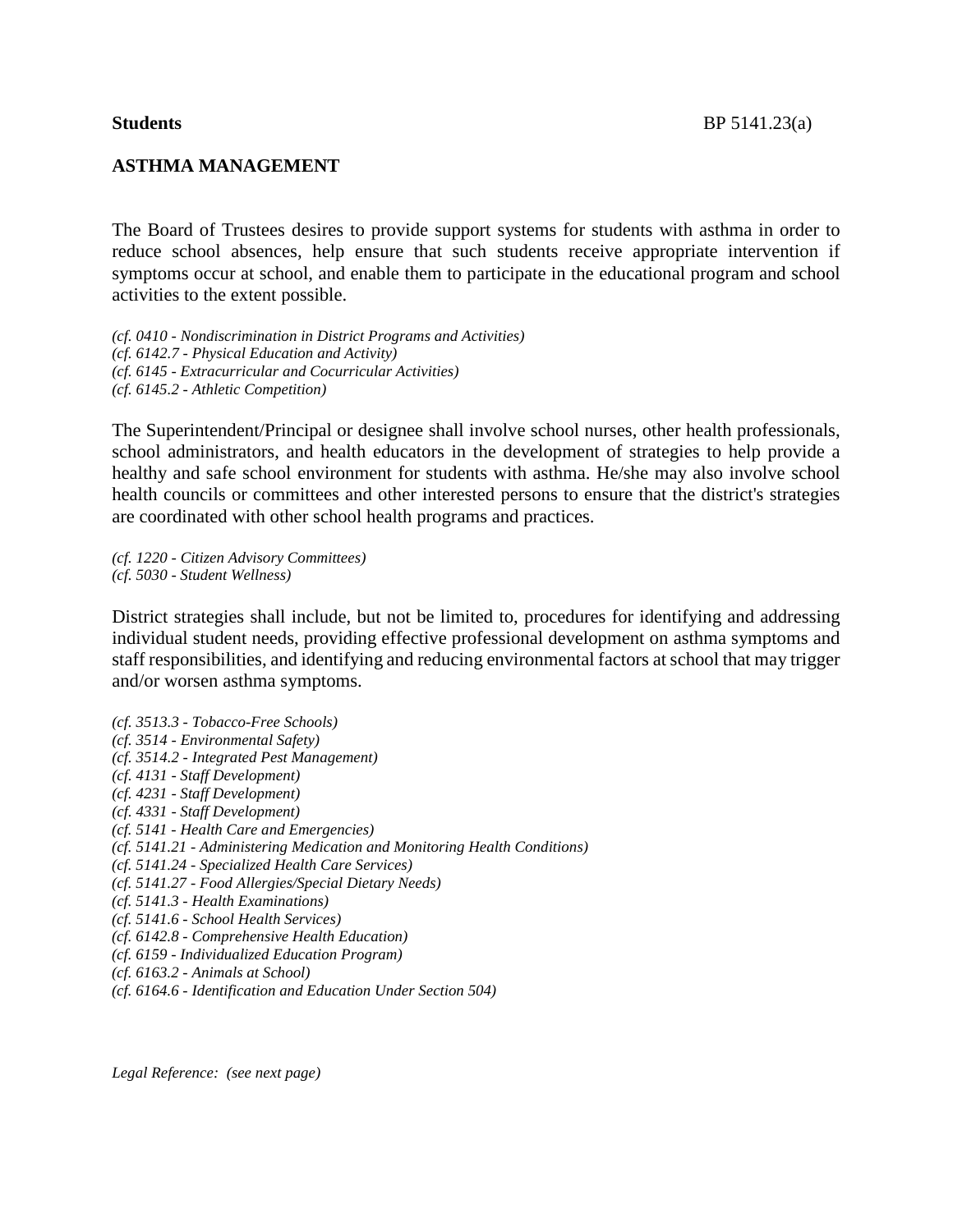#### **ASTHMA MANAGEMENT** (continued)

#### *Legal Reference:*

*EDUCATION CODE 49407 Liability for treatment 49408 Emergency information 49414.5 Providing school personnel with voluntary emergency training 49423-49423.1 Administration of prescribed medication for student 49423.5 Specialized health care services 49426 School nurses 49480 Continuing medication regimen; notice 51880-51921 Comprehensive health education CODE OF REGULATIONS, TITLE 5 600-611 Administering medication to students UNITED STATES CODE, TITLE 20 1232g Family Educational Rights and Privacy Act of 1974 1400-1482 Individuals with Disabilities Education Act UNITED STATES CODE, TITLE 29 794 Rehabilitation Act of 1973, Section 504 UNITED STATES CODE, TITLE 42*

*280g Children's asthma treatment grant program*

*Management Resources:*

*CSBA PUBLICATIONS Asthma Management in the Schools, Policy Brief, March 2008 CENTERS FOR DISEASE CONTROL AND PREVENTION PUBLICATIONS Managing Asthma in Schools — What Have We Learned?, August 2006 U.S. DEPARTMENT OF EDUCATION PUBLICATIONS Joint Guidance on the Application of FERPA and HIPAA to Student Health Records, November 2008 U.S. ENVIRONMENTAL PROTECTION AGENCY PUBLICATIONS Indoor Air Quality Tools for Schools WEB SITES CSBA: http://www.csba.org American Lung Association: http://www.lungusa.org American School Health Association: http://www.ashaweb.org California Department of Public Health: http://www.cdph.ca.gov California School Nurses Organization: http://www.csno.org Centers for Disease Control and Prevention: http://www.cdc.gov/asthma National Heart, Lung, and Blood Institute: http://www.nhlbi.nih.gov/health/public/lung/index.htm#asthma U.S. Environmental Protection Agency (EPA): http://www.epa.gov/asthma*

Policy **CUDDEBACK UNION ELEMENTARY SCHOOL DISTRICT** adopted: December 11, 2019 Carlotta, California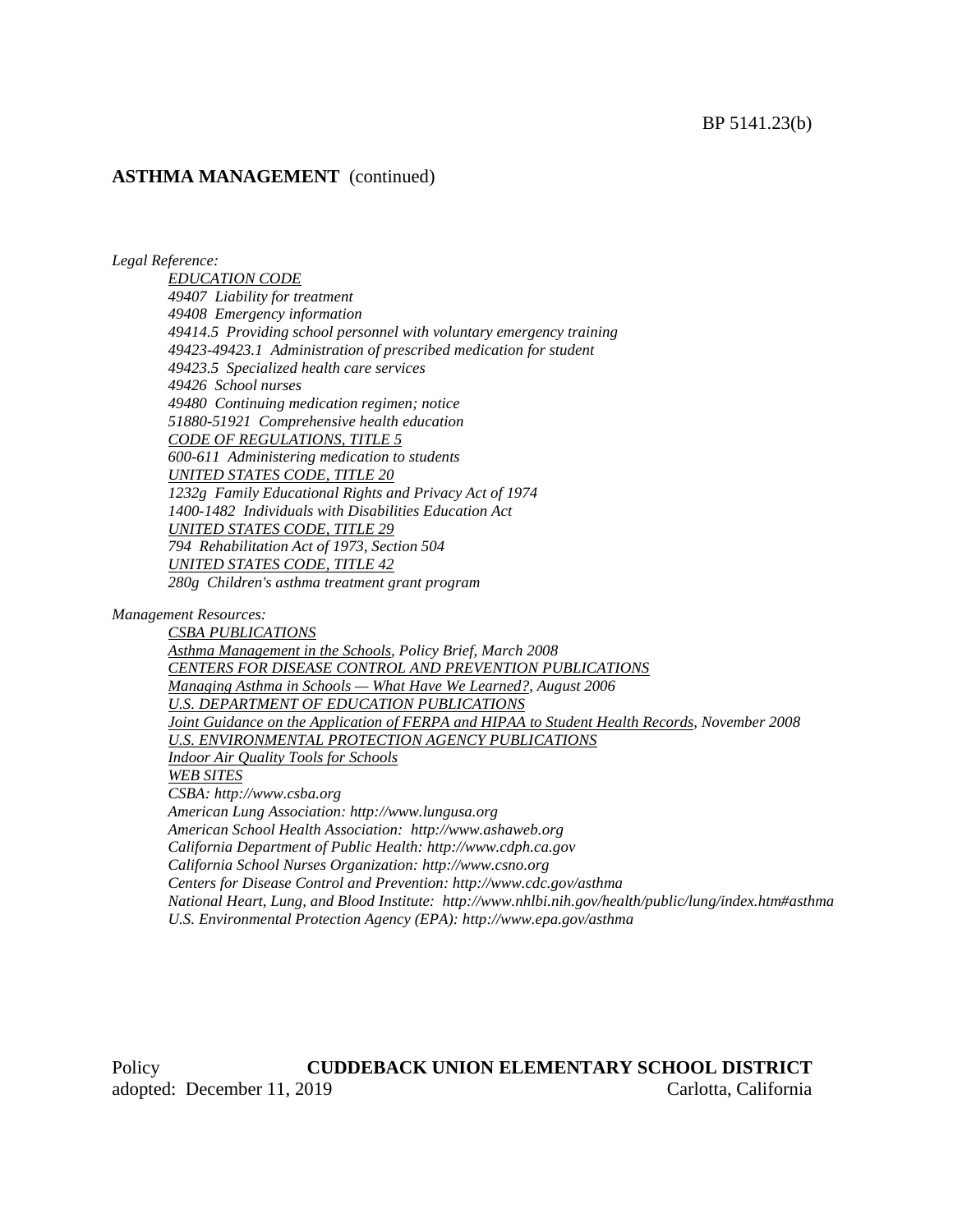# **ASTHMA MANAGEMENT**

# **Identification of Students with Asthma**

The Superintendent/Principal or designee shall, upon a student's registration for school and annually thereafter, request parents/guardians to notify the school, in writing, if their child has been diagnosed with asthma, has recently experienced symptoms or has a history of asthma, and/or is at risk for potentially severe asthma attacks. The request also shall encourage parents/guardians to provide such notification at any time during the school year that their child is so diagnosed.

The Superintendent/Principal or designee shall keep a student's medical information in a secure location and maintain the confidentiality of student health records in accordance with law governing student records. A copy of a student's health record shall be provided to the school nurse, if any. In addition, pertinent information from the health record shall be released to other employees whose responsibilities require that they have access to such information in order to provide support services or to respond in an emergency, such as a student's teacher(s), coach(es), bus driver, and any other staff with responsibility for direct supervision of the student.

*(cf. 5125 - Student Records) (cf. 5148 - Child Care and Development) (cf. 5148.2 - Before/After School Programs) (cf. 5148.3 - Preschool/Early Childhood Education)*

## **Individualized Asthma Management**

When a student has been diagnosed with asthma or when such a student registers for school, the Superintendent/Principal or designee shall request that the parent/guardian submit an asthma action plan. This plan shall be developed by the student's health care provider, in partnership with the student and his/her parents/guardians, and shall include, but not be limited to, information regarding the student's symptoms and severity, asthma triggers, necessary medications, and the parent/guardian's authorization for the health care provider's disclosure of health information to the district. The Superintendent/Principal or designee shall request that the parents/guardians submit an updated plan each school year or whenever there are changes in the student's health condition or treatment.

When a student with asthma has been identified as disabled pursuant to Section 504 of the Rehabilitation Act of 1973 or the Individuals with Disabilities Education Act, necessary accommodations and services shall be identified as part of the student's Section 504 services plan or individualized education program (IEP), as appropriate.

*(cf. 5141.24 - Specialized Health Care Services) (cf. 6159 - Individualized Education Program) (cf. 6164.6 - Identification and Education Under Section 504)*

AR 5141.23(b)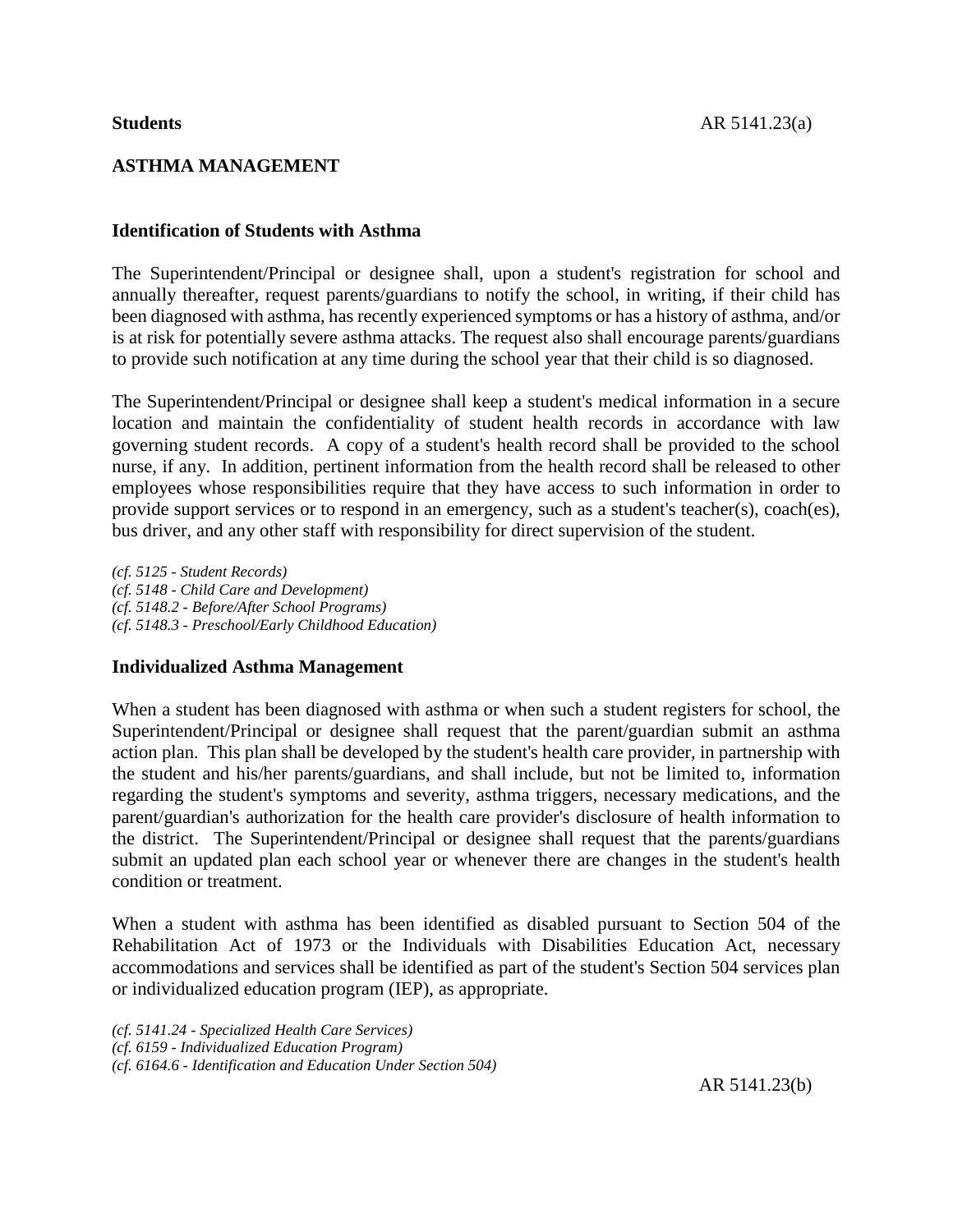# **ASTHMA MANAGEMENT** (continued)

Any student who needs to take prescribed medication during the school day may be assisted by the school nurse or a designated school personnel or allowed to carry and self-administer inhaled asthma medication provided that the district receives written statements from the student's physician and parent/guardian in accordance with Education Code 49423.1 and BP/AR 5141.21 - Administering Medication and Monitoring Health Conditions. Parents/guardians shall be requested to provide quick relief medication to be administered in accordance with the student's asthma action plan.

#### *(cf. 5141.21 - Administering Medication and Monitoring Health Conditions)*

Students shall be encouraged to notify their teacher, physical education teacher, coach, or other staff when they are experiencing difficulty breathing and/or need to alter their physical activity level. A student experiencing symptoms shall be encouraged to use his/her quick relief medication. The student shall be supervised on school grounds by a responsible adult until he/she is no longer experiencing symptoms and/or his/her parent/guardian has been contacted.

*(cf. 6142.7 - Physical Education and Activity) (cf. 6145 - Extracurricular and Cocurricular Activities) (cf. 6145.2 - Athletic Competition)*

In case of emergency, staff shall call 911 and assist the student in the administration of quick relief medication as authorized in the student's asthma action plan, Section 504 services plan, or IEP. Staff shall contact the student's parent/guardian or other person identified as an emergency contact and shall supervise the student until his/her care has been assumed by a health professional, parent/guardian, or designated emergency contact.

*(cf. 5141 - Health Care and Emergencies) (cf. 5142 - Safety)*

## **Education and Support Services**

Asthma management and support systems shall be coordinated by the school nurse, other qualified health professional, or educator who has received appropriate training.

Staff shall be provided professional development which includes information about symptoms and common triggers of asthma, ways to reduce acute symptoms, and emergency response procedures. This professional development may be provided by an outside consultant or organization, the school nurse, other qualified health professional, or educator who has received appropriate training.

*(cf. 4131 - Staff Development) (cf. 4231 - Staff Development) (cf. 4331 - Staff Development)*